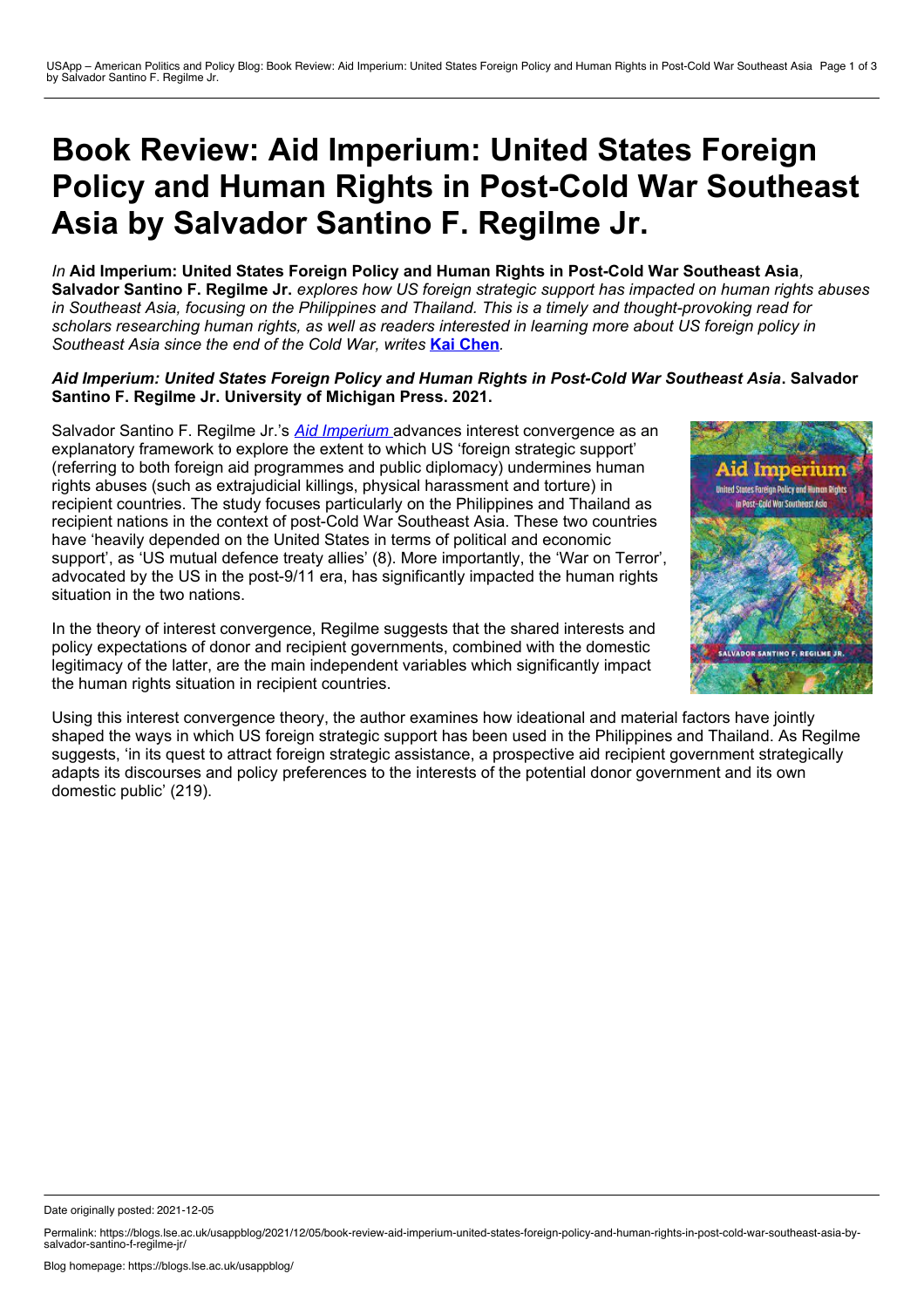

Photo by **JC [Gellidon](https://unsplash.com/@jcgellidon?utm_source=unsplash&utm_medium=referral&utm_content=creditCopyText)** on [Unsplash](https://unsplash.com/?utm_source=unsplash&utm_medium=referral&utm_content=creditCopyText)

Many human rights abuses emerged in the Philippines in the 1990s, when the domestic legitimacy of the government was weak. At that time, human rights abuses were blamed on the individual misconduct of agents affiliated with the Philippine military and police units (65).

During the presidency of Gloria Macapagal Arroyo (2001-2010), the Philippine government used terror-oriented US foreign strategic support to strengthen domestic counterterror operations. As a result, the 'War on Terror' had significant impact on the relationship between the US and Arroyo administration, while producing indirect impact on the human rights situation in the Philippines. For instance, human rights abuses occurred as part of the nationwide policy, which was represented by extrajudicial killings conducted by the 'local government-sponsored ''death squads'' under the rubric of counterterrorism' (96). However, armed conflicts still persisted in many conflict-prone areas, and the Philippines used US foreign strategic support to organise local militias and paramilitary units for 'reliable domestic intelligence and additional logistical support' (102).

The policy practices of the subsequent Benigno Aquino administration (2010-2016), which made full use of the foreign strategic support issued by the administration of US President Barack Obama, support the theory of interest convergence. Regilme highlights that 'the increase in US bilateral aid coincided with the substantial decrease in the number of human rights violations' (106). The Aquino administration developed two essential strategies, which were highly encouraged by the US: that is, '[it] widely tolerated peaceful political opposition and integrated peaceful leftwing political opposition into mainstream politics' (133). These two strategies led to the decline of human rights abuses. The Aquino administration allocated more US foreign strategic support to protecting human rights, while showing more tolerance toward the political opposition.

The case of Thailand is similar to that of the Philippines. When the US and Thai governments have had shared policy expectations regarding human rights protection and the Thai government has had strong domestic legitimacy, the number of human rights abuses have declined.

In the 1990s, the Thai government had strong domestic legitimacy. Due to the confluence of the shared policy expectations of the Thai and US governments, state-initiated abuses were lower. At that point in time, human rights abuses were primarily carried out by individuals of the Royal Thai Armed Forces and the Thai Royal Police: that is, 'abuses that emerged from regular criminal policing operations', and 'abuses that emerged from police and military encounters with civil society activists' (62).

Date originally posted: 2021-12-05

Permalink: https://blogs.lse.ac.uk/usappblog/2021/12/05/book-review-aid-imperium-united-states-foreign-policy-and-human-rights-in-post-cold-war-southeast-asia-by-<br>salvador-santino-f-regilme-jr/